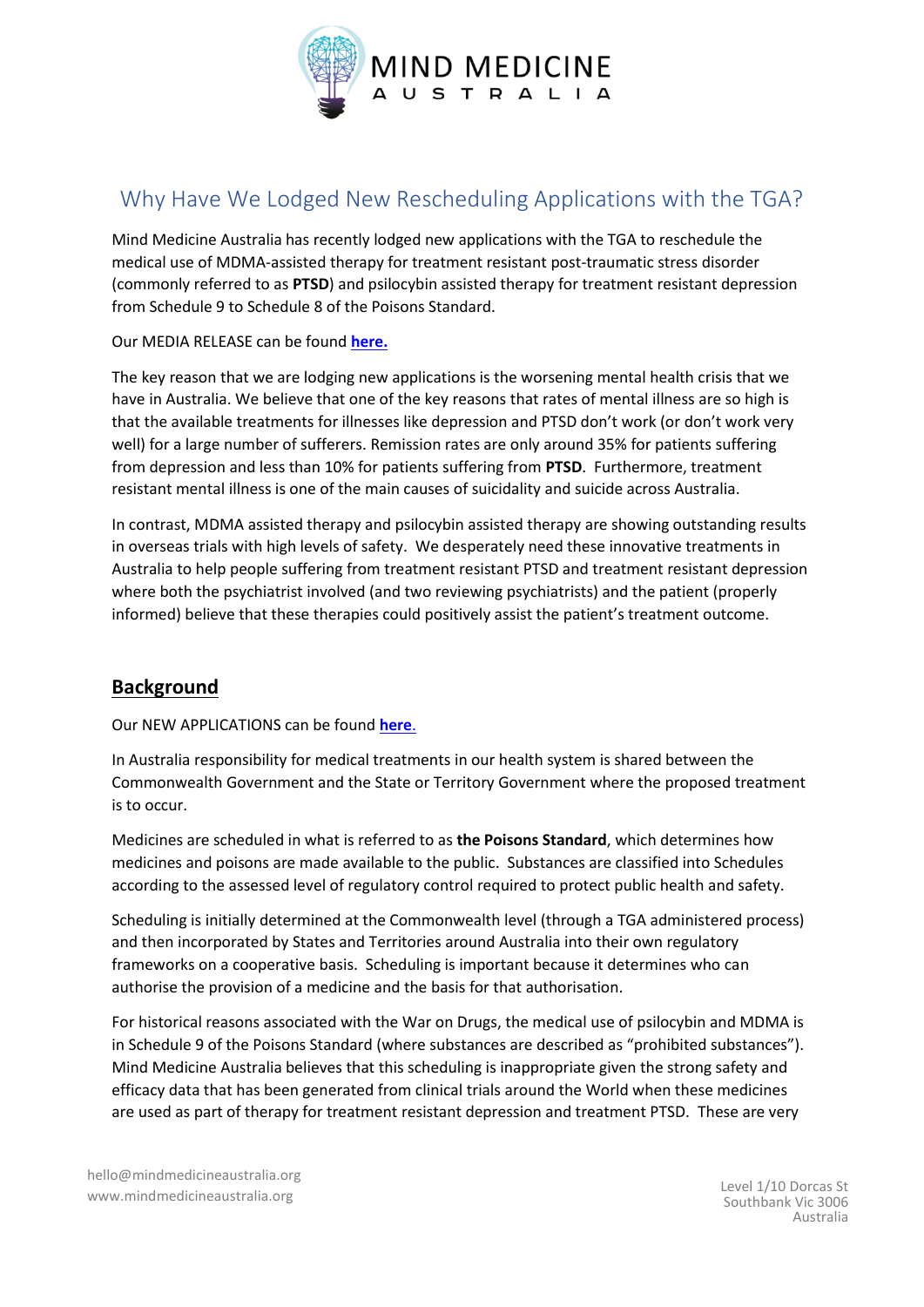

debilitating illnesses and directly affect the quality of life of the person suffering from the illness as well as families and friends caring for that person.

Mind Medicine Australia has therefore applied for the rescheduling of the medical use of MDMA and psilocybin as part of therapy to Schedule 8 of the Poisons Standard (where substances are described as "controlled medicines"). This is the second time that we have lodged rescheduling applications with the TGA. Our first applications were lodged in July 2020.

Our first applications were ultimately rejected by the decision – maker in the TGA administered process, an anonymous person referred to as the Delegate. The Delegate is appointed for this purpose by the Secretary of the Department of Health. However, the benefit that we gained from participating in this process was the detailed reasoning published by the Delegate explaining the reasons for the rejection. This published reasoning – which can be found **[here](https://www.tga.gov.au/scheduling-decision-final/notice-final-decisions-amend-or-not-amend-current-poisons-standard-relation-psilocybin-and-mdma)** - has enabled Mind Medicine Australia to address each concern raised by the Delegate in a very targeted and factual way in our new applications.

### **Why is Rescheduling So Important?**

Put simply, rescheduling is important because a large number of patients in Australia suffering from depression and/or PTSD are treatment resistant. In other words, current treatments aren't working for them. This leads to an enormous amount of suffering across Australia and in the worst cases can lead to patient suicidality and suicide.

Trial results to date have shown high safety levels and high efficacy rates associated with psilocybin and MDMA assisted therapies. However, the current Scheduling of these medicines in Schedule 9 of the Poisons Standard is preventing medical practitioners from being able to treat consenting patients with these therapies.

In Australia there are broadly two types of medicines; medicines that are registered and medicines that are not registered on the Australian Register of Therapeutic Goods.

The registration of a medicine is normally sponsored by a pharmaceutical company which funds supporting research (normally Phase 1, Phase 2 and Phase 3 clinical trials) to convince the TGA that it should register the medicine. This is an expensive process, and the pharmaceutical company will normally seek patent protection for the medicine giving it a monopoly over its use for 20 years. The benefit of registration for medical practitioners and patients is that medical practitioners can prescribe the medicine without seeking individual patient approvals from the regulatory authorities.

However, the TGA recognises that a patient may be treatment resistant meaning that current registered medicines are not properly treating the patient's condition. In these circumstances medical practitioners can apply to the TGA on a patient specific basis under what is referred to as the Special Access Scheme to be able to prescribe an unregistered medicine for the patient's condition. In some circumstances a medical practitioner can also become an authorised prescriber which means that the medical practitioner can prescribe an unregistered medicine to a particular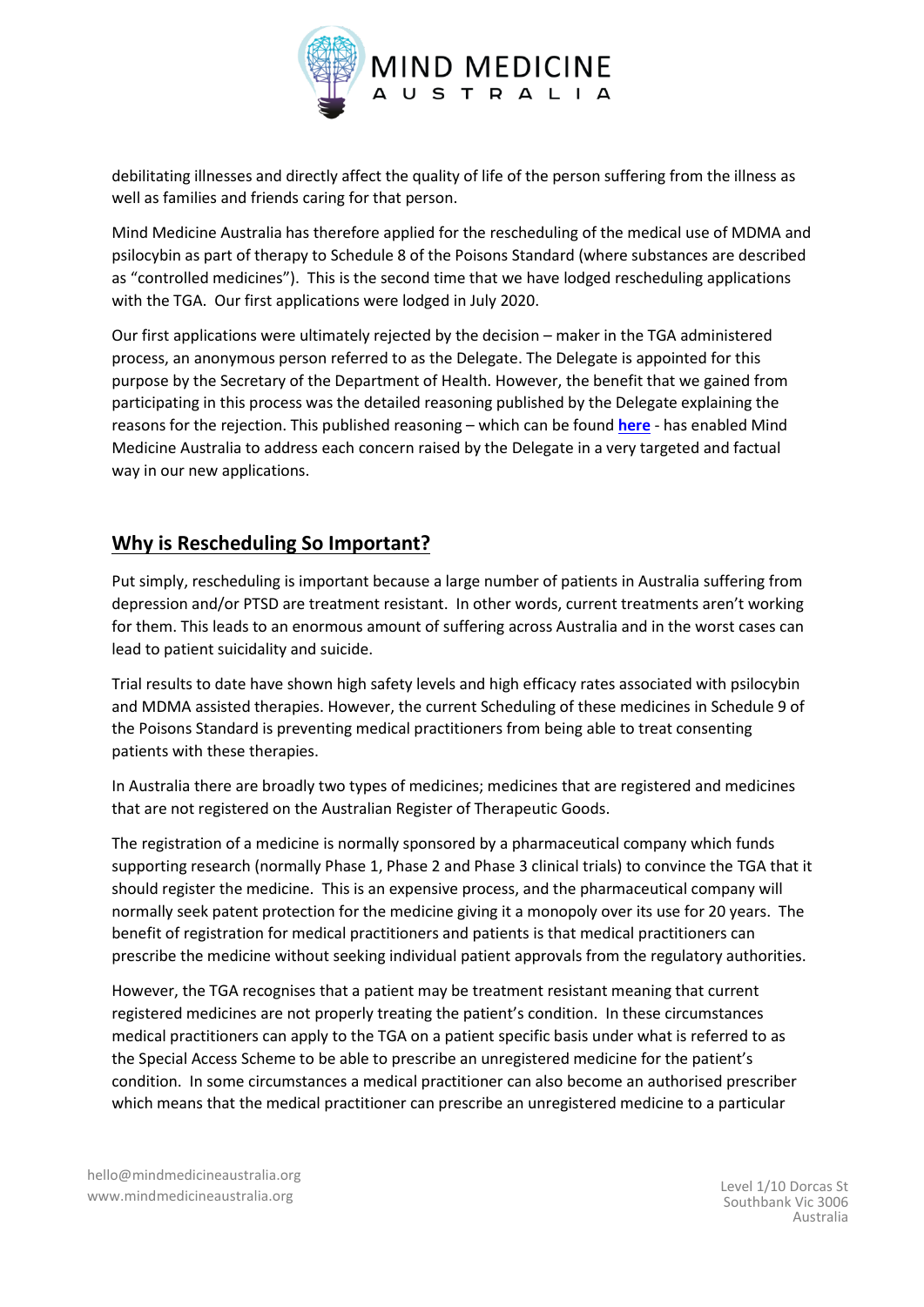

class of patients without being required to first make individual patient specific applications to the TGA each time for approval.

As mentioned above, the problem that we have with key mental illnesses in Australia such as depression and PTSD in Australia is that current treatment doesn't work for a large percentage of patients, and this causes enormous suffering in our communities. Existing medical treatments can also have significant side effects and withdrawal from medication can sometimes be challenging.

The TGA has recognised this problem by granting individual medical practitioner's approvals under the Special Access Scheme to prescribe MDMA-assisted therapy for treatment resistant PTSD and psilocybin-assisted therapy for treatment resistant depression. Most approvals are being given by the TGA within 72 hours of receipt of the individual application**.** 

#### *In other words, at the TGA level, the system is working well*.

Unfortunately, the problem that we have in Australia is that State and Territory Governments don't recognise that MDMA and psilocybin can be used as medicines because of their listing as prohibited substances in Schedule 9 of the Poisons Standard. This means that a medical practitioner who received approval from the TGA to prescribe psilocybin or MDMA assisted therapy for a treatment resistant patient and who sought to use either substance as part of the treatment would be criminally liable under the recreational drug laws of that State or Territory. There are no Schedule 9 permit processes available in States and Territories around Australia (with the possible exception of Victoria – which the Victorian State Government currently isn't acknowledging) which would enable a medical practitioner to avoid criminal liability by first seeking approval for the use of the treatment at the State or Territory level.

By moving the Scheduling of these substances as part of therapy into Schedule 8 of the Poisons Standard permit systems will become available in all States and Territories of Australia. This will lead to State and Territory Governments developing policies for granting approvals.

This is broadly what occurred when medicinal cannabis was rescheduled from Schedule 9 to Schedule 8 of the Poisons Standard. Initially the system was quite unwieldly with medical practitioners having to apply for approvals from both the TGA and their local State or Territory Health Departments. However, the system has now become much more efficient and streamlined with over 100,000 patient approvals being given to date.

The other benefit of rescheduling is that we will start to get data back from the actual use of these therapies in practice which will complement the data that is being obtained from clinical trials. This should lead to even better results being achieved over time as new ways of administering the therapies are developed.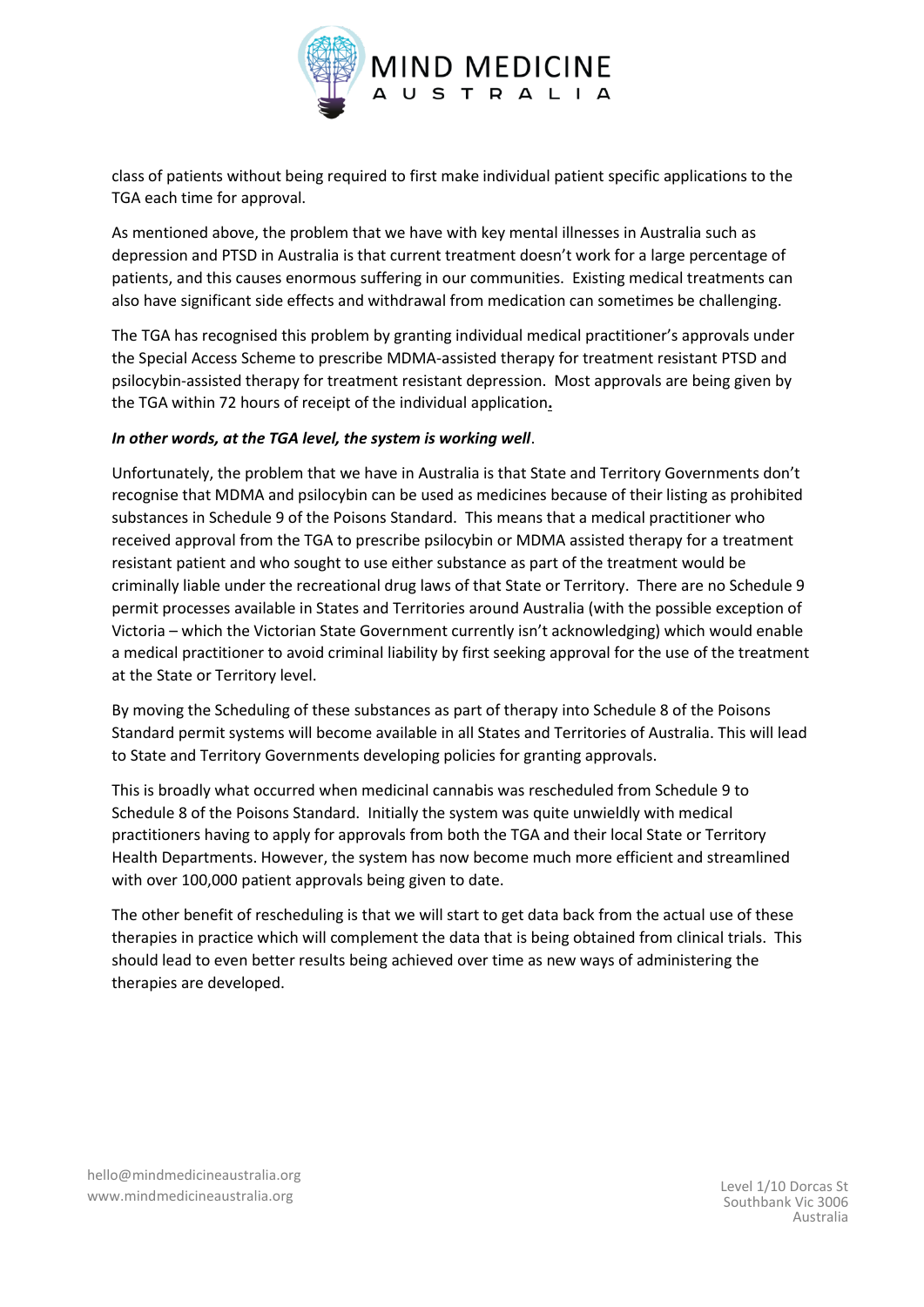

#### **The Rescheduling Timetable**

The rescheduling process takes nearly a year. We have the broad timeline from the TGA website, but specific dates will shortly be announced by the TGA when it publishes our applications on its website**. We will update this part of our website for these specific dates as soon as they are announced by the TGA.**

The broad timeline is set out below:



### **Our New Rescheduling Applications**

We lodged our new rescheduling applications on 4<sup>th</sup> March 2022 before the deadline for the current round of applications and the TGA has acknowledged receipt.

In our new applications we have made the proposed rescheduling more restricted in response to comments made by the Delegate in rejecting our earlier applications.

We are proposing that the medical use of MDMA and psilocybin as part of therapy will only become Schedule 8 medicines in the following restricted circumstances.

- 1. As an unregistered medicine, the treating psychiatrist will only be able to prescribe pharmaceutical grade psilocybin or pharmaceutical grade MDMA as a Schedule 8 controlled medicine if the psychiatrist first obtains approval from the TGA under its Special Access Scheme-B to use these substances as part of psychotherapy. To obtain such an approval, the psychiatrist will have to demonstrate to the TGA that the patient is treatment resistant and "at risk".
- 2. The treating psychiatrist will need to have received specific training in the use of the proposed medicine- assisted psychotherapy.
- 3. The psychiatrist's patient diagnosis and treatment plan will have to be confirmed by two other psychiatrists.
- 4. The Government of the State or Territory where the treatment is to occur will also need to approve the proposed treatment for the specified patient under its own Schedule 8 permit procedures.

Importantly the new Neuromedicines Discovery Centre at Monash University has agreed to host an independent registry to collate treatment data from the treating psychiatrists and their patients.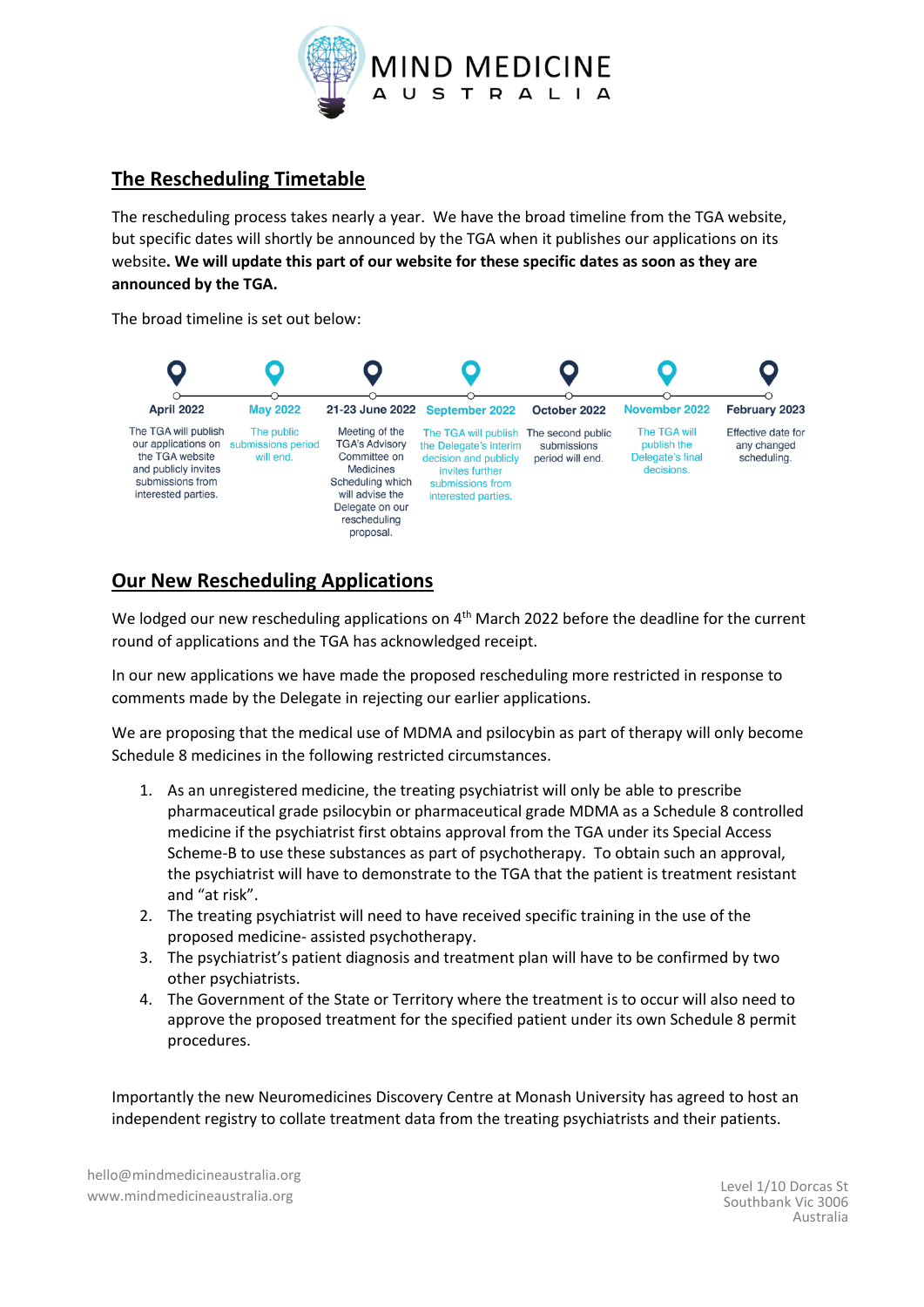

This will significantly add to our knowledge base about the translation of these therapies into clinical practice.

In structuring our limited rescheduling applications, we have carefully responded to issues raised by the Delegate, the Royal Australian and New Zealand College of Psychiatrists (RANZCP) and the Australian Medical Association.

Whilst our rescheduling applications are necessarily detailed because of the enormous amount of developments that we are seeing in this field, the following provides a brief summary (references below are to the Psilocybin Application but the same points are made in both documents):

- 1. **The limited nature of the rescheduling proposed** (Part 1 Section 1 on page 6).
- 2. **The strong supporting safety data** (Part 1 Section 2.3 starting on page 11 which includes the latest trial research data and Part 2.1 Section (B) 3(4) starting on page 71 which compares psilocybin when used as part of therapy with other well-known medicines from the perspective of both safety and therapeutic index).
- 3. **Our response to specific issues raised by the Delegate in its Final Decision announced in December 2021 and in particular whether the established therapeutic value test has been satisfied, translation risk and diversion risk** (Part 1 Section 3.2 starting on page 17).
- 4. **Our response to matters raised by RANZCP and the AMA in their submissions in response to our first applications** (Part 1 Section 3.3 starting on Page 21). This section also includes the offer by Monash University's Neuromedicines Discovery Centre to host the independent registry.
- 5. **The desperate need for new and improved treatments for treatment resistant patients** (Part 1 Section 3.5 starting on page 25).
- 6. **The strong evidence supporting efficacy** (Section 3.6 starting on page 29 and Part 2.1 Section (A) 3.1 starting on page 41).
- 7. **The fact that seeking to participate in trials is not a solution for a treatment resistant "at risk" patient and can be very cruel** (Part 1 Section 3.10 starting on page 33).
- 8. **The importance of supporting the psychiatrist-patient relationship where appropriate controls are in place** (Part 1 Section 3.11 on page 34).
- 9. **The high calibre of health practitioner training now being offered in this field** (Part 1 Section 4 starting on page 38 and Part 2.1 Section (F) 3 starting on page 81).

Our applications also specifically deal with recommendations in an article which appeared in RANZCP's own journal in 2021, the Australian and New Zealand Journal of Psychiatry. In that article the writers (many of whom are leading Australian psychiatrists and psychologists) acknowledged that a Special Access Scheme pathway may be appropriate for these medicinal therapies "in judicious cases". The limited down-scheduling that we are proposing is even more constrained than the pathway proposed in this article. However, as mentioned above, whilst the TGA is already giving approvals for the use of these therapies on a case-by-case basis, the Special Access Scheme is unworkable at the State and Territory level whilst the medical use of these substances remains in Schedule 9 of the Poisons Standard.

You can find THIS ARTICLE **[here](https://journals.sagepub.com/doi/10.1177/0004867421998785)**